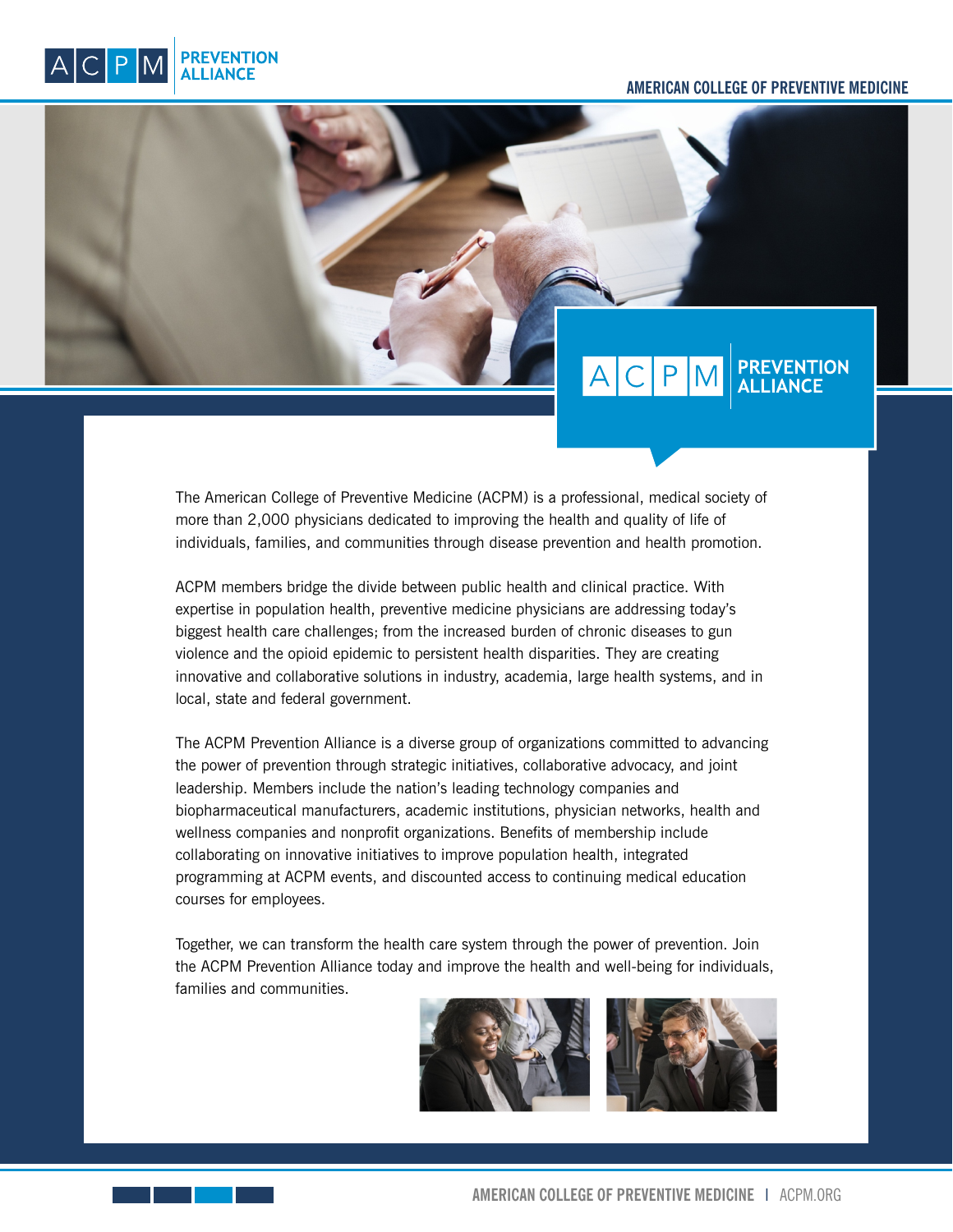

## **Joining the ACPM Prevention Alliance**

The ACPM Prevention Alliance provides a dynamic forum for the exchange of knowledge and the advancement of preventive medicine and population health.

Membership is selective and must be approved by the ACPM Board of Regents. Prospective members must demonstrate their commitment to preventive medicine and population health through shared values, missions and activities.

### **MEMBERSHIP LEVELS AND BENEFITS\***

**Gold: \$15,000 annual contribution**

**Silver: \$10,000 annual contribution**

**Bronze: \$6,000 annual contribution**

**Affiliate: \$3,000 annual contribution** for nonprofit organizations and academic institutions

| <b>GOLD</b>                                                                                                        | <b>SILVER</b>                                                                                                       | <b>BRONZE</b>                                                                                                      | <b>AFFILIATE</b><br>(Academic/Start Ups/Nonprofits)                                                               |
|--------------------------------------------------------------------------------------------------------------------|---------------------------------------------------------------------------------------------------------------------|--------------------------------------------------------------------------------------------------------------------|-------------------------------------------------------------------------------------------------------------------|
| \$15,000                                                                                                           | \$10,000                                                                                                            | \$6,000                                                                                                            | \$3,000                                                                                                           |
| Invitation to ACPM Prevention<br>Alliance Meetings and social<br>functions (2 people)                              | Invitation to ACPM Prevention<br>Alliance Meetings and social<br>functions (2 people)                               | Invitation to ACPM Prevention<br>Alliance Meetings and social<br>functions (1 person)                              | Invitation to ACPM Prevention<br>Alliance Meetings and social<br>functions (1 person)                             |
| Provide speakers to special programs                                                                               | Provide speakers to special programs                                                                                |                                                                                                                    |                                                                                                                   |
| Invitation to special programs with<br>Members of Congress and partner to<br>create joint initiatives              | Invitation to special programs with<br>Members of Congress and partner to<br>create joint initiatives               |                                                                                                                    |                                                                                                                   |
| Submit content for ACPM digital<br>media platforms: Newsletters &<br>Social Media. 4X a year                       | Submit content for ACPM digital<br>media platforms: Newsletters &<br>Social Media. 3X a year                        | Submit content for ACPM digital<br>media platforms: Newsletters &<br>Social Media. 2X a year                       |                                                                                                                   |
| Physician membership to ACPM<br>(4 people). Includes subscription to<br>American Journal of Preventive<br>Medicine | Physician memberships to ACPM<br>(2 people). Includes subscription to<br>American Journal of Preventive<br>Medicine | Physician memberships to ACPM<br>(1 person) Includes subscription to<br>American Journal of Preventive<br>Medicine | Physician membership to ACPM<br>(1 person) Includes subscription to<br>American Journal of Preventive<br>Medicine |
| Access to PM22 - complimentary<br>registration (2)                                                                 | Access to PM22 - complimentary<br>registration (2)                                                                  | Access to PM22 - complimentary<br>registration (1)                                                                 |                                                                                                                   |
| Member discount of 20% off of<br>ACPM online courses.                                                              | Member discount of 20% off of<br>ACPM online courses.                                                               | Member discount of 10% off of<br><b>ACPM</b> online courses                                                        |                                                                                                                   |
| PM22 - Exclusive and early access to<br>networking and branding<br>opportunities                                   | PM22 - Exclusive and early access to<br>networking and branding<br>opportunities                                    | PM22 - Exclusive and early access to<br>networking and branding<br>opportunities                                   | PM22 - Exclusive and early access to<br>networking and branding<br>opportunities                                  |
| PM22 - Complementary table top<br>booth                                                                            | PM22 - Complementary table top<br>booth                                                                             | PM22 - Complementary table top<br>booth                                                                            |                                                                                                                   |

\* Member dues are based on a calendar year and must be submitted annually.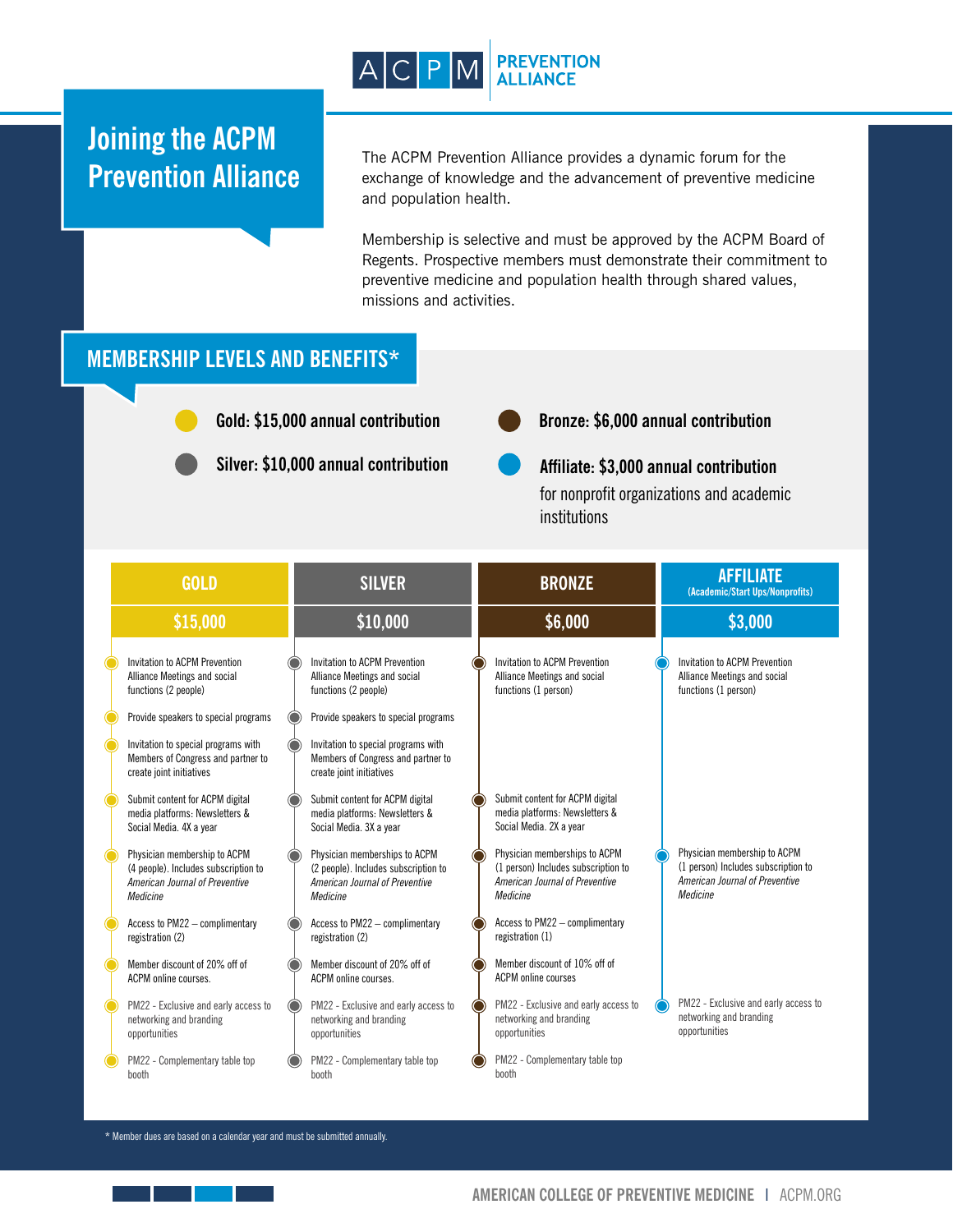

## **CURRENT MEMBERS**

### **Sanofi** Takeda Pharmaceuticals

Gilead Sciences

**BRONZE LEVEL**

Brightline Interactive

J&J McNeil Consumer Health

Ardmore Institute - Full Plate Living

**GOLD LEVEL**

PhRMA Otsuka

EHE

Grail

**SILVER LEVEL**

Abbot Nutrition

Exact Sciences



- 11

### **AFFILIATE LEVEL**

**Orriant** 

Pfizer

## **ACPM Prevention Alliance Application Process**

To join the ACPM Prevention Alliance, complete and submit the ACPM Prevention Alliance application and provide the required supporting materials.

Contact **PreventionAlliance@acpm.org** to learn more about how your organization can benefit from membership.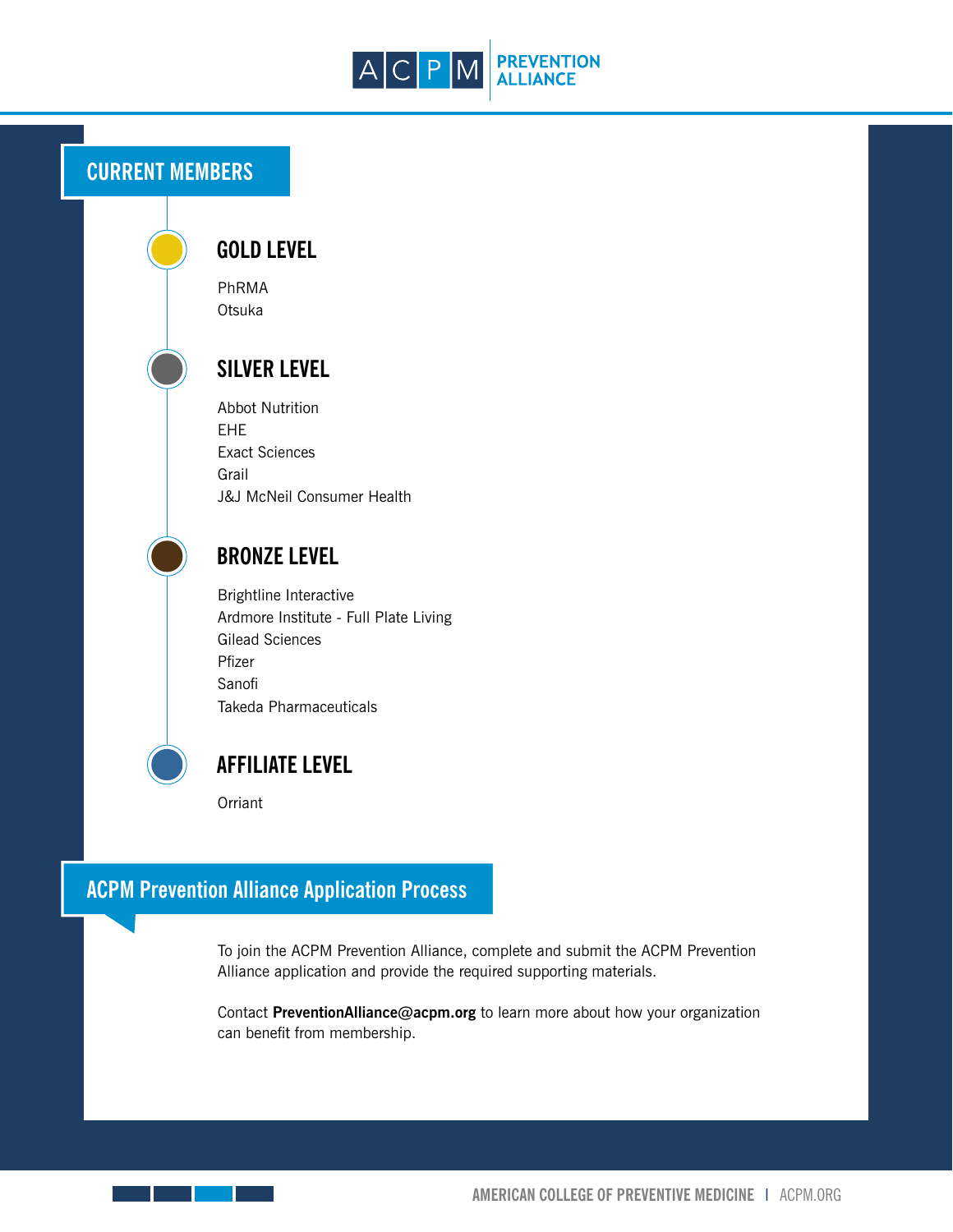

## **ACPM PREVENTION ALLIANCE APPLICATION FORM**

#### **REQUIRED COMPONENTS**

- Completed application form (print or online)
- Copy of your organization's mission statement
- Brief statement describing your interest in and expectations for membership
- Signed copy of ACPM Policy on Third-party Relationships

#### **MEMBERSHIP DETAILS**

Company/Organization Name:

| Membership Level: □ Gold \$15,000<br>$\Box$ Silver \$10,000               | $\Box$ Affiliate \$3,000<br>$\Box$ Bronze \$6,000                             |  |  |  |  |
|---------------------------------------------------------------------------|-------------------------------------------------------------------------------|--|--|--|--|
| $\Box$ Check enclosed. Check $\#$ : $\Box$                                | Credit Card                                                                   |  |  |  |  |
| $\Box$ Purchased Order enclosed.                                          | If you select payment by credit card, an invoice                              |  |  |  |  |
| Invoice request: $\Box$ Yes<br>IINo                                       | will be forwarded to the primary contact once the<br>application is approved. |  |  |  |  |
| Payable to "AMERICAN COLLEGE OF<br>PREVENTIVE MEDICINE" (TIN: 23-1722119) |                                                                               |  |  |  |  |

| <b>CONTACT DETAILS</b>                                                                                                                                                                                                         | <b>ALTERNATE CONTACT</b>                                                                                                                                                                                                       |  |  |  |
|--------------------------------------------------------------------------------------------------------------------------------------------------------------------------------------------------------------------------------|--------------------------------------------------------------------------------------------------------------------------------------------------------------------------------------------------------------------------------|--|--|--|
|                                                                                                                                                                                                                                |                                                                                                                                                                                                                                |  |  |  |
|                                                                                                                                                                                                                                |                                                                                                                                                                                                                                |  |  |  |
|                                                                                                                                                                                                                                |                                                                                                                                                                                                                                |  |  |  |
| <b>Mailing Address</b>                                                                                                                                                                                                         | <b>Mailing Address</b>                                                                                                                                                                                                         |  |  |  |
|                                                                                                                                                                                                                                |                                                                                                                                                                                                                                |  |  |  |
|                                                                                                                                                                                                                                |                                                                                                                                                                                                                                |  |  |  |
|                                                                                                                                                                                                                                |                                                                                                                                                                                                                                |  |  |  |
| Email: Email: All and the state of the state of the state of the state of the state of the state of the state of the state of the state of the state of the state of the state of the state of the state of the state of the s | Email: Email: All and the state of the state of the state of the state of the state of the state of the state of the state of the state of the state of the state of the state of the state of the state of the state of the s |  |  |  |
|                                                                                                                                                                                                                                |                                                                                                                                                                                                                                |  |  |  |

**RETURN FORM & ALL REQUIRED COMPONENTS to PreventionAlliance@acpm.org**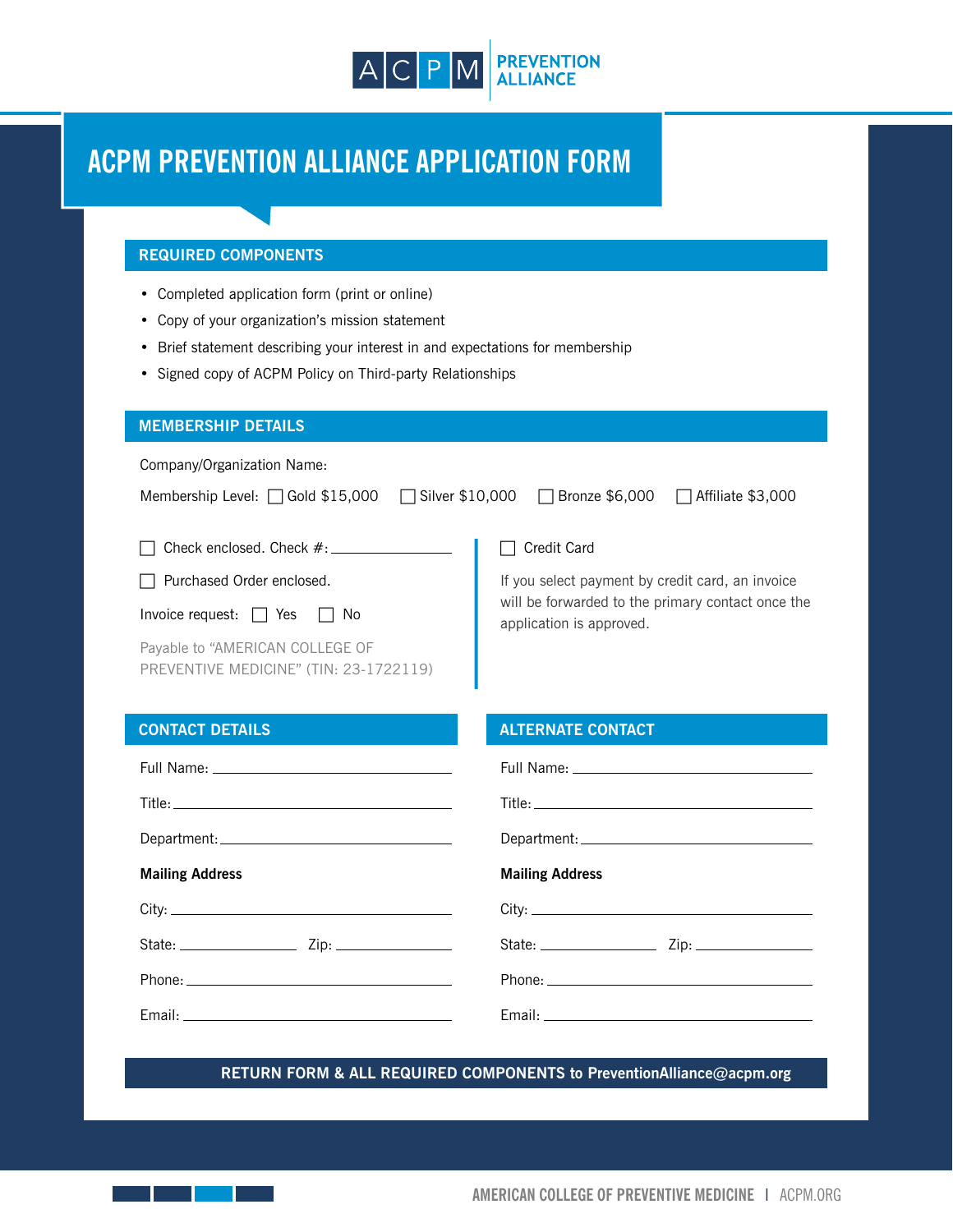

## **ACPM POLICY ON THIRD-PARTY RELATIONSHIPS**

### **ALL ROUNDTABLE MEMBER ORGANIZATIONS MUST SIGN AN AGREEMENT TO ABIDE BY ACPM'S POLICY ON THIRD-PARTY RELATIONSHIPS.**

#### **Overview of Principles**

The American College of Preventive Medicine's (ACPM) principles to guide Third-party relationships have been organized into the following categories: General Principles that apply to most situations; Special Guidelines that deal with specific issues and concerns; and Organizational Review that outlines approval authorities and public disclosure responsibilities. These guidelines should be reviewed over time to assure their continued relevance to the policies and operations of ACPM and to the current business environment. The principles should serve as a starting point for anyone reviewing or developing ACPM's relationships with outside groups.

#### **General Principles**

ACPM's mission statement should provide guidance for externally funded relationships. Relations not motivated by the association's mission threaten ACPM's ability to provide representation and leadership for the profession.

ACPM's vision and values must drive the proposed activity.

ACPM's vision and values ultimately must determine whether a proposed relationship is appropriate for ACPM. ACPM should not have relationships with organizations or industries whose principles, policies or actions obviously conflict with ACPM's vision and values. For example, relationships with producers of products that harm the public health (e.g., tobacco) are not appropriate for ACPM.

In general, rather than responding to others, ACPM will proactively choose its priorities for external relationships and participate in those that fulfill these priorities:

- 1. The relationship must preserve or promote trust in ACPM and the preventive medicine profession. To be effective, preventive medicine professionalism requires the public's trust. Third-party relationships that could undermine the public's trust in ACPM or the profession are not acceptable. For example, no relationship should raise questions about the scientific content of ACPM's health information efforts, ACPM's advocacy on public health issues, or the truthfulness of its public statements.
- 2. The relationship must maintain ACPM's objectivity with respect to health issues. ACPM will accept funds or royalties from external organizations only if acceptance does not pose a conflict of interest and in no way impacts the objectivity of the association or its members, activities, programs, or employees. For example, exclusive relationships with manufacturers of health-related products marketed to the public could impair ACPM's objectivity in promoting the health of the nation. Relationships that might bias, or appear to bias, ACPM's objectivity with respect to health issues are not acceptable.
- 3. The activity must provide benefit to the public's health, patient's care, or physician's practice of preventive medicine. Public education campaigns and programs for ACPM members are potentially of significant benefit. Corporate-supported programs that provide financial benefits to ACPM but no significant benefit to the public or direct professional benefits to ACPM or ACPM's members require scrutiny. In the case of member benefits, external relations should advance professionalism or be neutral to it.

#### **Special Guidelines**

and the state

The following guidelines address several situations where ACPM cannot use external funding.

1. ACPM will provide health and medical information, but should not involve itself in the production, sale, or marketing to consumers of products that claim a health benefit.

Marketing health-related products (e.g., pharmaceuticals, home health care products) undermines ACPM's objectivity and diminishes its role in representing preventive medicine values and educating the public about their health and health care.

2. Activities should be funded from multiple sources wherever possible.

Activities funded from a single external source are at greater risk for inappropriate influence from the supporter – or the perception of it, which may be equally damaging. For example, funding for a patient education brochure should be done with multiple sponsors if possible. For the purposes of this guideline, funding from several companies, but each from a different and non-competing industry category (e.g., one pharmaceutical manufacturer and one health insurance provider) does not constitute multiple-source funding. ACPM recognizes that for some activities the benefits may be so great, the harms so minimal and the prospects for developing multiple sources of funding so unlikely that single-source funding is a reasonable option. Even so, funding exclusivity must be limited to discrete programs only (e.g., tobacco conference) and shall not extend to a broad category (e.g., tobacco). The Board should review single-sponsor activities prior to implementation to ensure: (a) reasonable attempts have been made to locate additional sources of funds (e.g., issuing an open request for